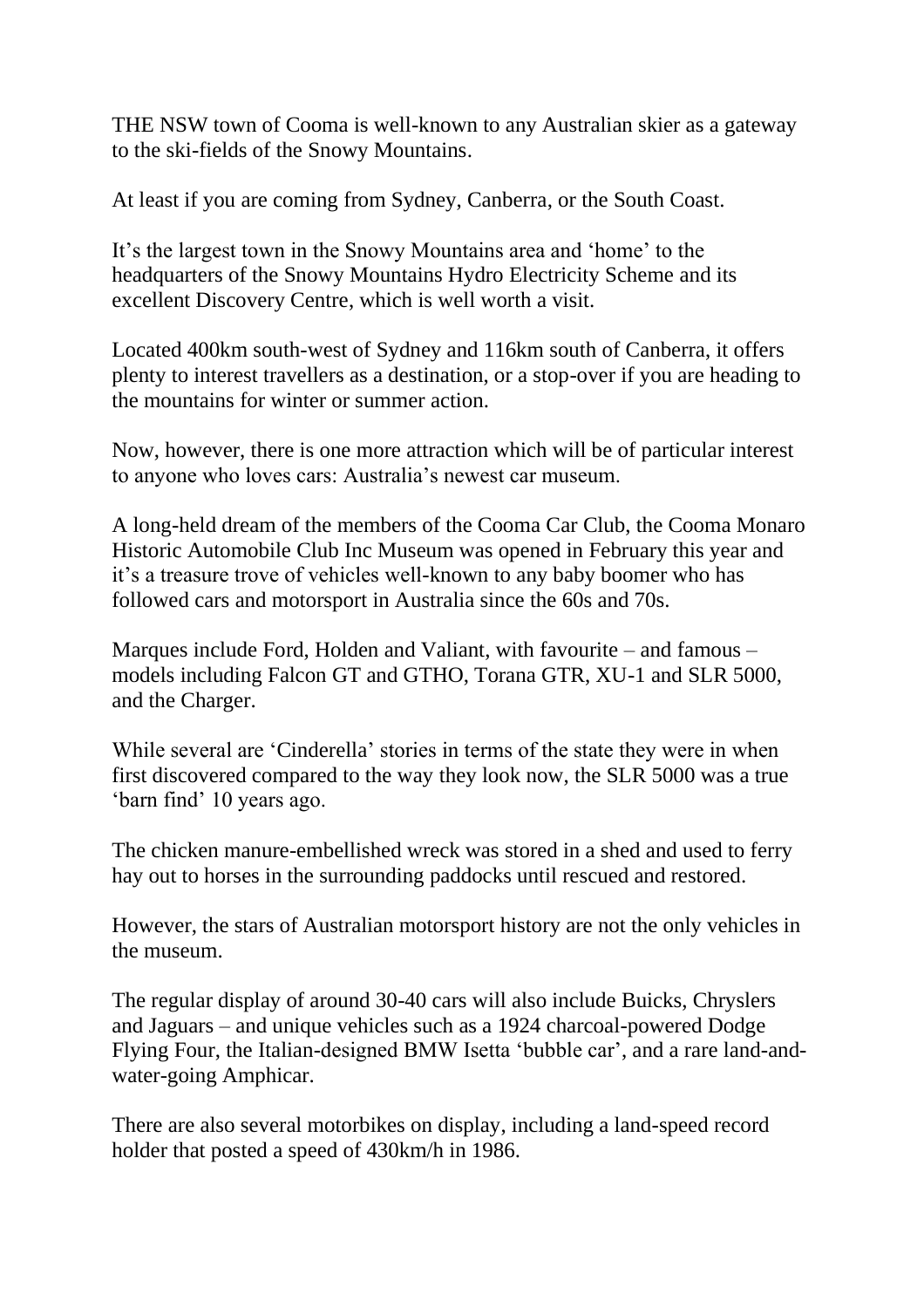All the vehicles are owned by members, and many have been lovingly restored by them.

The museum will play 'home' for them, unless they are needed by their owners for one of the car club's activities, some of which raise funds for charities in the region as well as for the club.

Visitors to the museum will also be impressed by the reproduction of a 1950sstyle petrol station which has been named Montague Motors after the late Keith Montague, a former life member of the club who shared the vision for the facility.

At the other end of the display area is a replica of a diner from the same era.

The diner is fully operational, the 'servo' is not.

Upstairs, the mezzanine floor houses displays of model cars and memorabilia, as well as photos, trophies and newspaper clippings from bygone eras of the club's activities and those of its predecessors.

The clubhouse that is home to the new museum was opened in November 2016, after being bought as a rundown gym and indoor cricket centre in 2009.

The club borrowed the money for the purchase but paid it off in five years.

In the years since, many members have utilised their workday skills to contribute to the renovation and restoration.

Much of the funding for the work came from a grant through the Stronger Country Communities Fund which was part of a \$400 million package being distributed across regional NSW.

The Cooma Car Club (or the Cooma Monaro Historic Automobile Club) was officially incorporated on March 8, 2002, after being formed as the Monaro Chapter of the Classic and Historic Automobile Club of Australasia in 1999.

It's the latest step in a long history of car clubs and competition in Cooma.

Among the early clubs formed in the 50s and 60s was the Mutual Aid Car Club started by employees of the Snowy Mountains Hydro-Electric Authority (SMHEA).

Members attended TAFE to learn the skills for restoring vintage cars.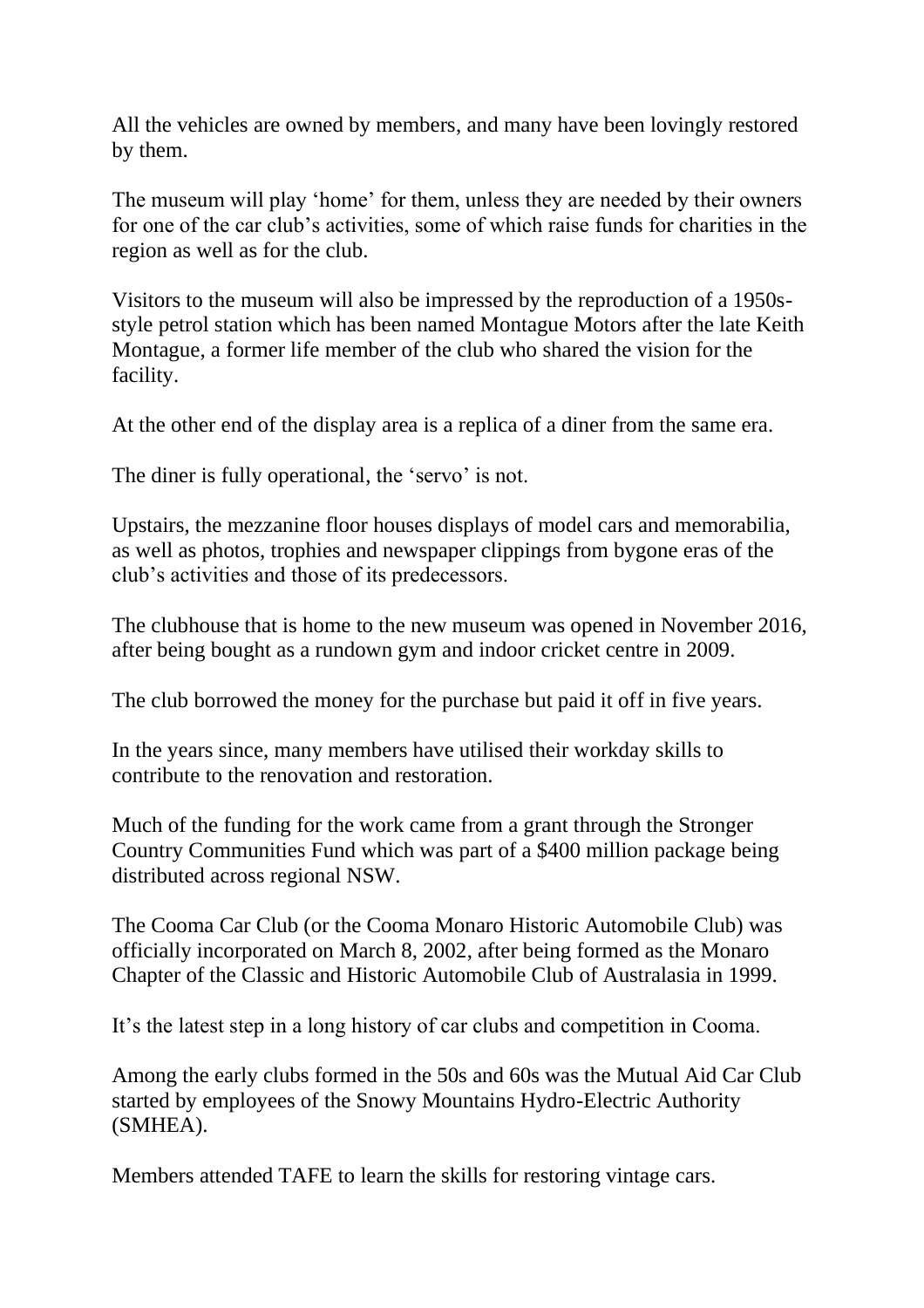Another popular club was the Cooma Citizens Car Club which focussed on rallying.

It regularly hosted a round of the NSW Rally Championship, while the Cooma Auto Racing Club was formed in 1969 to promote dirt track stock car racing.

Cooma Car Club now has 240-plus vehicles on its books, with the 185 members coming from Cooma, Berridale, Jindabyne, Bombala, and other towns around the region.

Since the official opening of the museum, Car Club president Rogan Corbett has been approached by several people now keen to lend their cars to be displayed.

"If that keeps up, we're gonna need a bigger shed!" he laughs.

"We thought we had a pretty good range of cars thanks to the generosity and support of our members, but it turns out there are more interesting vehicles around the region and it's great to know that even non-members want to lend them to us for everyone to enjoy."

The Museum is at 11 Bolaro Street, Cooma, the next street on the highway past the Snowy Hydro Discovery Centre.

It is open every Tuesday from 9am to 1pm and the first Saturday of every month from 10am to 3pm.

Car clubs and other groups are welcome by appointment, with bookings through the Cooma Visitor Centre on 1800 636 525.

If you're a true aficionado, try to time your visit for a Tuesday morning when many of the club members/car restorers are likely to be on hand because it is club day.

On Saturdays, there are often visits by other car club members, with their vehicles.

With long-time connections in the area - and in the car club itself - I was fortunate enough to be invited to the official opening of the museum.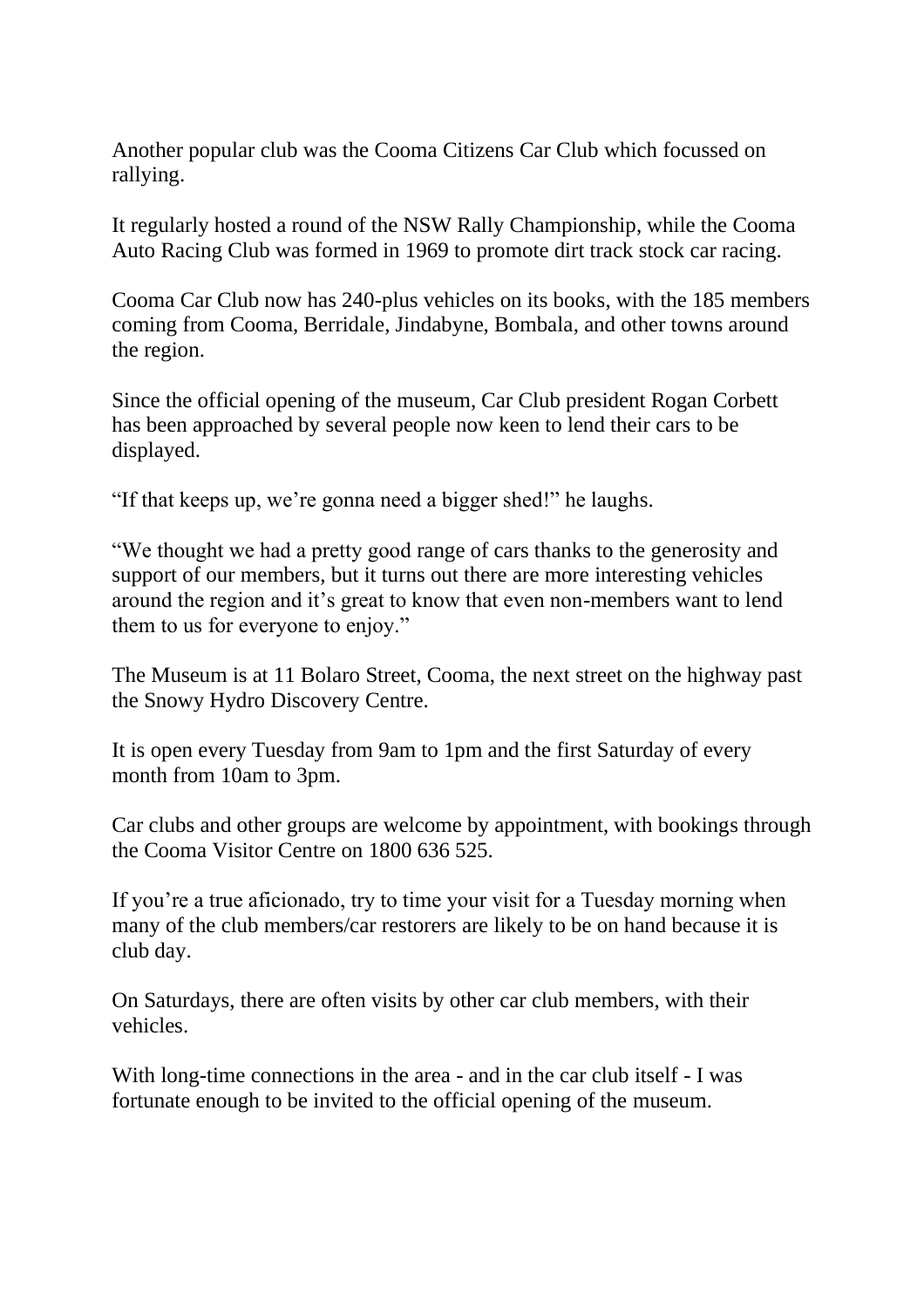I had seen it several times during the development phase but was bowled over by just how much this small band of car enthusiasts have put into the building and the displays.

It is extremely well done.

It's also exciting to know that it won't be a static situation; there are plans to include more displays and more events, so it is worth following the club's Facebook page [\(https://www.facebook.com/coomacarclub\)](https://www.facebook.com/coomacarclub) and website [\(https://www.coomacarclub.com.au/\)](https://www.coomacarclub.com.au/) to see what is on offer.

Our visit also gave us a chance to check out some of the town's excellent eateries and we can recommend those listed below (in no particular order).

## **Dinner**

Pha's Thai: 1/24 Soho Street; 6452 5489.

Coffey's Hotel: 6 Short Street; 6452 2064.

Alpine Hotel: 170 Sharp Street; 6452 1466.

Rose's Restaurant: 69 Massie Street; 6452 4512. (The owner is a Car Club member and has several cars on display at the museum).

## **Coffee/Breakfast/lunch**

123 Coffee House:123 Sharp Street; 6452 3332.

The Lott: 177-179 Sharp Street; 6452 1414.

Under The Elms: 89 Sharp (cnr Bombala Street); 0412 553 866.

Tourist Café: 85 Sharp Street; 6452 1553.

## **Our ride: Toyota Kluger Hybrid AWD GX**

Given the usual family car is a hybrid RAV4, it made sense to grab a hybrid Kluger for this trip, because so many Toyota customers step up from the RAV to the Kluger - at least, those who want more boot space and the 'bonus' third row of seats.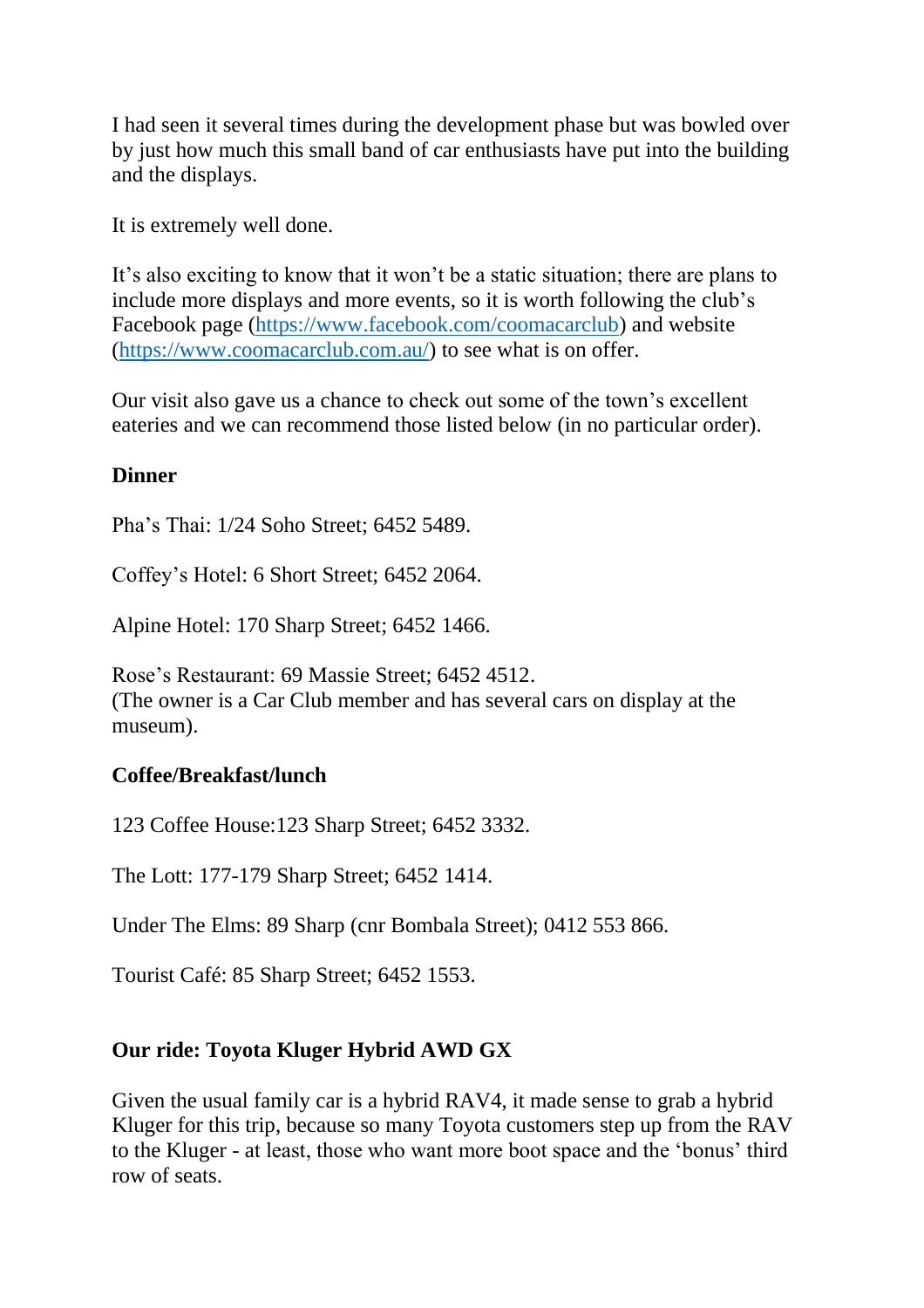For just a long weekend away, we didn't need the bigger boot or the extra seats, but we immediately realised this could be a useful vehicle if we ever decide to do the grey nomad 'thing'.

As soon as I got behind the wheel (and the same reaction from the other half), we discovered it was nice to drive.

That's a good thing whether you are driving a short distance or a long one, and while this trip wasn't long (about three hours), we were pretty much out of practice of driving for any longer than an hour or so (thanks Covid).

We arrived in Cooma (having started in the NSW Southern Highlands) feeling quite fresh - and not stiff and sore.

The Kluger's suspension is great, providing a very comfortable ride and a good feeling of control.

It irons out bumpy roads very well, which is very important in the Highlands at the moment.

Ttoo much rain has made the local roads a dodgem course, if you want to avoid the potholes and wrecked tyres.

Steering was excellent, light, but accurate, and equally good around the suburbs (or our village) and on the open road.

This variant had the new hybrid engine: 2.5-litre four-cylinder with front and rear mounted electric motors.

Like our RAV, it recoups energy via the regenerative braking and the CVT auto transmission never felt like it was struggling

On a couple of occasions over the weekend, we had a rusted-on Isuzu fan (and his wife) in the rear seat.

He knows quite a bit about off-road vehicles, and decent suspension, and he was impressed with our borrowed ride.

Downsides?

There was no sat nav in this model, so just as well we knew where we were going.